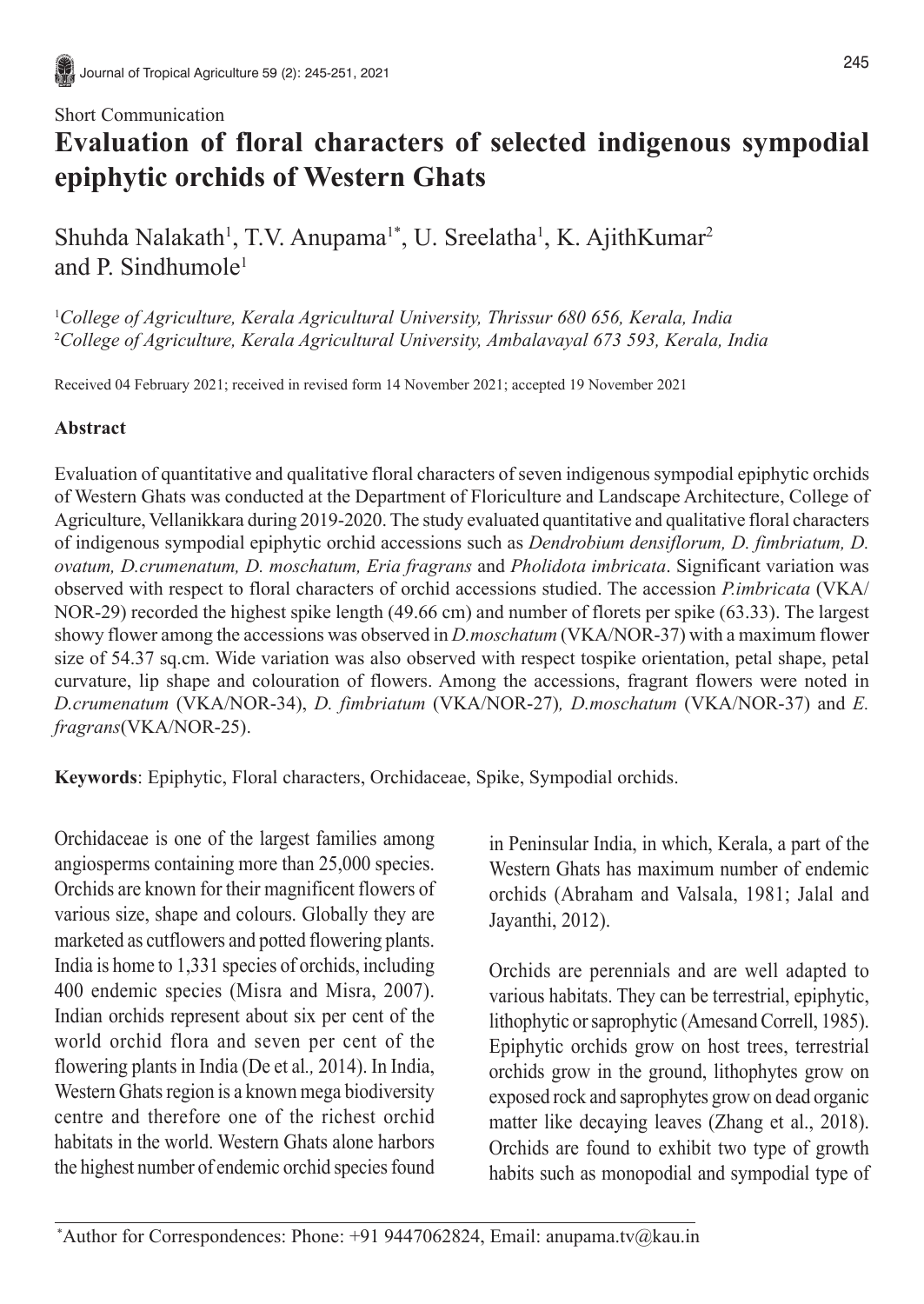growth. Monopodials are having straight upward growth and sympodials are producing pseudo stems from the sides of main stem. Sympodial orchids show very limited upward growth. Presence of aerial roots are other feature of monopodial orchids while it is absent in sympodial orchids. Sympodial orchids produce pseudobulbs which are the bulb like stem acting as storage organ of moisture and nutrients (Biswas and Singh, 2019).

A large number of Indian indigenous orchids are important parents for producingmany excellent hybrids. Some of the Indian orchid species with ornamental potential used for breeding purpose are *Aerides multiflorum, A. odoratum, Coelogyne elata, C. flavida, Cymbidium aloifolium, Dendrobium nobile, D. chrysanthum, D. densiflorum, D. moschatum, D. fimbriatum, Renanthera imschootiana, Rhynchostylis retusa* and *Vanda cristata* (Singh,1990).In spite of the high diversity of orchid flora in Kerala, only very few indigenous species were evaluated for their ornamental and commercial traits. Hence the evaluation of floral characters of indigenous orchids will hasten their use in research and crop improvement programmes, and also facilitate the conservation of valuable genetic resources.

Assessment of floral characters of seven indigenous sympodial epiphytic orchids was conducted in the Department of Floriculture and Landscape Architecture, College of Agriculture, Vellanikkara, from July 2019 to June 2020. Quantitative and qualitative floral characters of the seven indigenous sympodial epiphytic orchids were evaluated during their blooming period. The quantitative characters recorded were number of spikes, number of florets per spike, spike length, flower size, petal length, lip length, lip width and column length. The qualitative floral characteristics such as spike orientation, petal shape, petal curvature, lip shape, lip lobation, and flower fragrance were recorded based on the descriptors of National Research Centre for Orchids, Sikkim. Flower colour was recorded using RHS colour chart.

The floral characters of orchids exhibit wide diversity in size, shape, form and colouration (Dressler, 1993). A wide range of variation with respect to the floral characters of orchids was reported by Abbas (2016) while evaluating orchid accessions collected from Central Western Ghats.

The observations on seven indigenous sympodial epiphytic orchid accessions were recorded at blooming phases. The accessions flowered were *D. densiflorum* (VKA/NOR-22), *D. fimbriatum* (VKA/ NOR-27), *D. ovatum* (VKA/NOR-60), *D. crumenatum* (VKA/NOR-34), *D. moschatum* (VKA/NOR-37), *E .fragrans* (VKA/NOR-25) and *P imbricata* (VKA/NOR-29).

The quantitative floral characters recorded for sympodial orchid accessions are given in Table1. Considerable variation was observed among the accessions with respect to flowering time. Among them single season flowering was observed in *D. densiflorum* (VKA/NOR-22) (February), *D.*

*Table 1.* Quantitative floral characters of orchid accessions

| SL. | Accession    | Scientific name        | Flowering             | Number | Number               | Spike         | Flower | Petal         | Lip    | L1p           | Column |
|-----|--------------|------------------------|-----------------------|--------|----------------------|---------------|--------|---------------|--------|---------------|--------|
|     | No. code     |                        | time/season           |        | of spikes of florets | length        | size   | length        | length | width         | length |
|     |              |                        |                       |        | per spike            | $\text{cm}$ ) | sq.cm) | $\text{cm}$ ) | (cm)   | $\text{cm}$ ) | (cm)   |
|     | VKA/NOR-22   | Dendrobium densiflorum | February              | 1.00   | 16.00                | 13.00         | 4.61   | 1.24          | 1.66   | 1.68          | 0.40   |
| 2   | VKA/NOR-27   | Dendrobiumf imbriatum  | April                 | 1.00   | 4.00                 | 13.25         | 14.04  | 2.05          | 2.05   | 1.89          | 0.55   |
| 3   | $VKA/NOR-60$ | Dendrobiu movatum      | January-February      | 3.33   | 6.80                 | 4.33          | 2.45   | 0.76          | 0.91   | 0.43          | 0.22   |
| 4   | VKA/NOR-34   | Dendrobium crumenatum  | April - May, October, | 5.76   | 3.75                 | 25.50         | 15.74  | 1.82          | 2.75   | 1.66          | 1.78   |
|     |              |                        | December- January     |        |                      |               |        |               |        |               |        |
| 5   | VKA/NOR-37   | Dendrobium moschatum   | April                 | 2.00   | 7.50                 | 16.65         | 54.37  | 3.98          | 2.48   | 2.28          | 1.20   |
| 6   | VKA/NOR-25   | Eria fragrans          | May-October           | 1.75   | 9.41                 | 18.76         | 11.72  | 2.16          | 1.06   | 0.39          | 0.59   |
|     | VKA/NOR-29   | Pholidota imbricata    | June- July            | 2.66   | 63.33                | 49.66         | 0.31   | 0.46          | 0.55   | 0.45          | 0.27   |
|     | CD(0.05)     |                        |                       | 1.524  | 6.583                | 6.316         | 3.755  | 0.450         | 0.152  | 0.093         | 0.045  |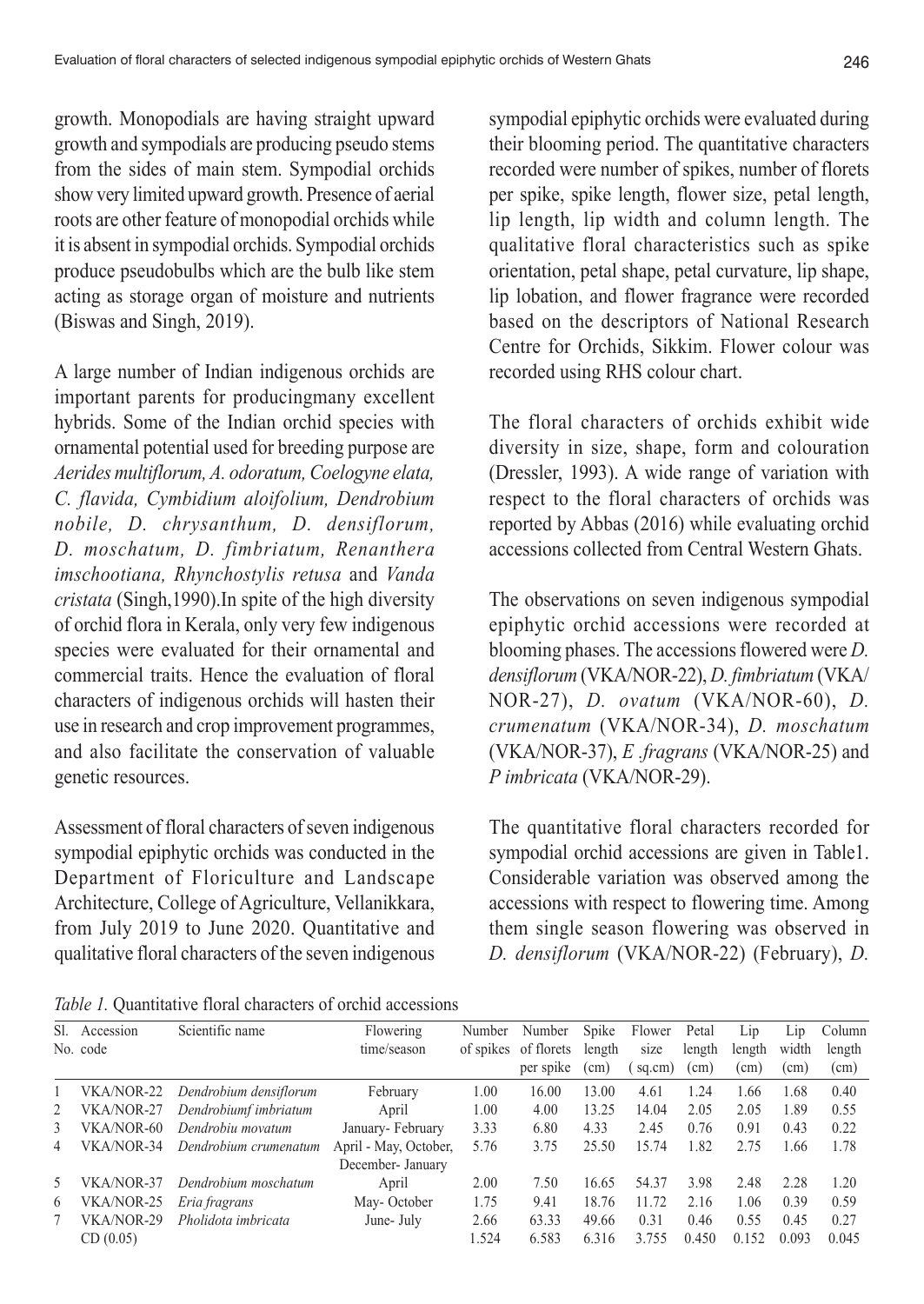*fimbriatum* (VKA/NOR-27) (April), *D. moschatum* (VKA/NOR-37) (April), *P. imbricata* (VKA/NOR-29) (June- July), *E. fragrans* (VKA/NOR-25) (May-Oct) and *D. ovatum* (VKA/NOR-60) (January-February). Three flowering seasons among the accessions was noted in *D. crumenatum* (VKA/ NOR-34) (April-May, October, December-January). *E. fragrans* (VKA/NOR-25) recorded long flowering season from May to October compared to all other indigenous orchid accessions. Wang et al. (2019) stated that, in some orchids the flowering is influenced by changes in ambient temperature. It was found that *D. crumenatum* (VKA/NOR- 34) bloomed when lower temperature,resulted after a rain (Meesawat and Kanchanapoom, 2007).

Number of spikes is an important ornamental quality of a plant. Since each spike produces florets, more number of spikes will impart more showiness to the plant. Significant difference was observed with respect to number of spikes per plant produced by the orchid accessions. *D. crumenatum* (VKA/NOR-34), produced significantly higher number of spikes (5.76). Minimum number of spikes per plant was observed in *D. fimbriatum* (VKA/NOR-27) (1.00) and *D. densiflorum* (VKA/NOR-22) (1.00). Similarly, variation in number of spikes was also reported by Mehraj et al. (2014) among *Dendrobium* varieties, and Thomas and Lekha Rani (2008) among monopodial orchids.

The flower bud initiation takes place only when spike attained an appropriate length (Lee and Lin, 1984). The number of flowers per inflorescence is an important character in orchid breeding (Connel and Kamemoto, 1983; Donald, 1991). More number of florets per spikes enhances the beauty of the spike. The results showed that *P. imbricata* (63.33) had maximum number of florets per spike. All other accessions were found on par with respect to number of florets per spike. Minimum number of florets per spike among the accessions was recorded in *D. cruenatum* (VKA/NOR- 34) (3.75). The traits like spike length and florets per spike are greatly influenced by genetic characters.

Spike length of orchids are important while selecting orchids as cut flowers. Distinguishable difference was observed with respect to spike length recorded amongindigenous orchid accessions (Table 1). Maximum spike length was recorded in *P. imbricata* (VKA/NOR-29) (49.66 cm), this was followed by *D. crumenatum* (VKA/NOR-34) (25.50 cm). The minimum spike length was recorded in *D. ovatum* (VKA/NOR-60) (4.33 cm). Similar variation in number of spikes was reported by Sugapriya et al. (2012) among different varieties of *Dendrobium.,* Barman et al. (2007) in *Cymbidium* hybrids and Thomas and Lekha Rani (2008) among different varieties of monopodial orchids.

Quantitative parameters such as flower size, petal length, lip length, lip width etc.influences ornamental value of orchid flower. Maximum flower size was recorded in *D. moschatum* (VKA/ NOR-37) (54.37 sq.cm), and it was significantly superior to all other accessions. The smallest floret size was recorded in *P. imbricata* (VKA/NOR-29) (0.31 sq.cm). *D. moschatum* (VKA/NOR-37) was also significantly superior to all other accessions with respect to petal length (3.98cm), followed by *E. fragrans* (VKA/NOR-25) (2.16 cm), *D. fimbriatum* (VKA/NOR-27) (2.05 cm) and *D. crumenatum* (VKA/NOR-34) (1.82 cm) were found on par with respect to petal length. The shortest petal length among the sympodial accessions was recorded for *P. imbricata* (VKA/ NOR-29) (0.46 cm). Variability with respect to size of flower was also reported by Moniruzzaman and Ara (2012) while evaluating floral characters of native *Dendrobium* orchids.

Lip (labellum) is amodified petal, which is the most attractive par to fan orchid flower and it acts as the landing area for pollinators (Biswas and Singh, 2019). Significant variation was observed with respect to lip length among the orchid accessions (Table 2). Maximum lip length was recorded for *D. crumenatum* (VKA/NOR-34) (2.75 cm) and minimum lip length was in *P. imbricata* (VKA/ NOR-29)(0.55 cm). Variation was also recorded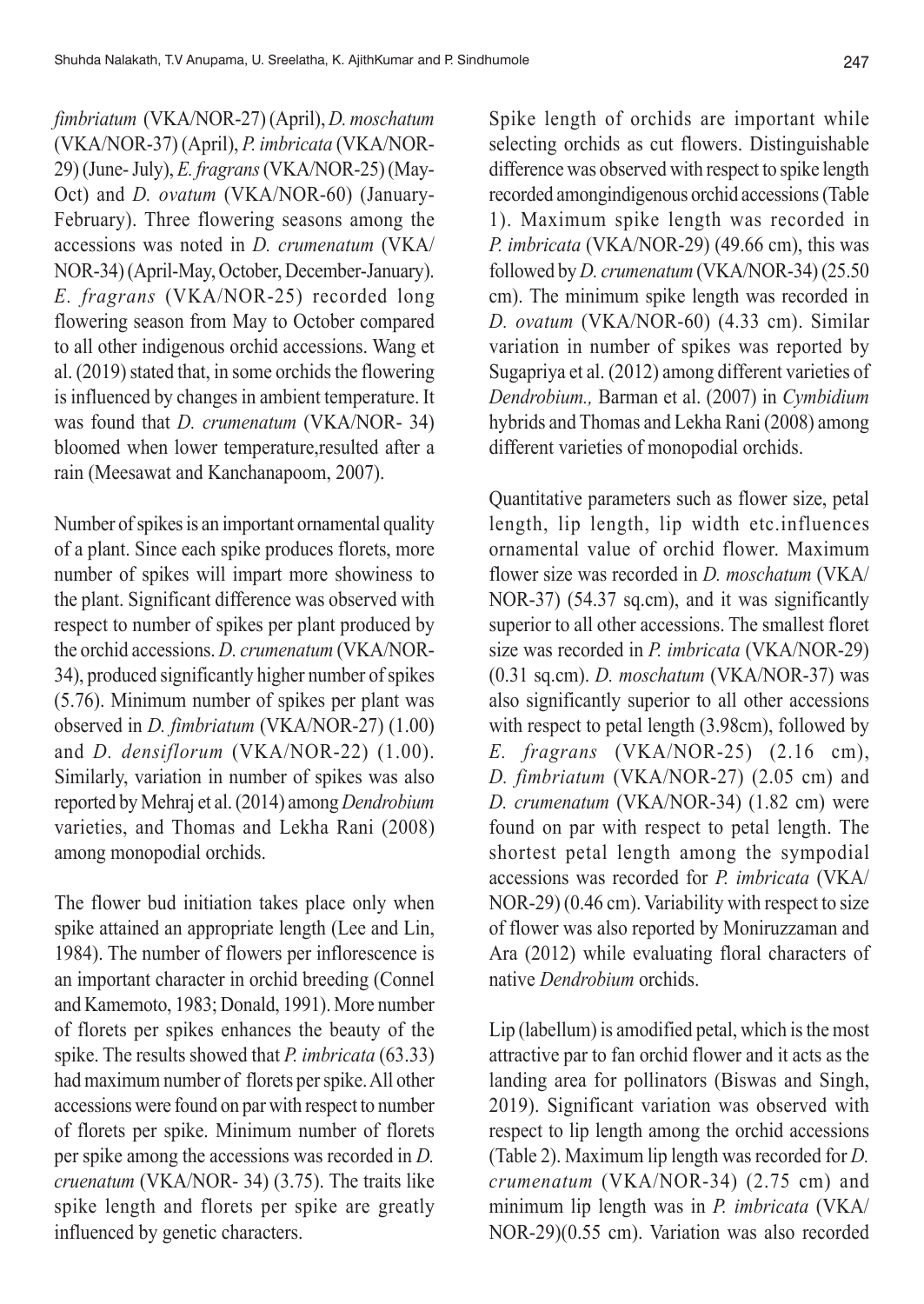with respect to lip width. *D. moschatum* (VKA/ NOR-37) was significantly superior to all the other orchid accessions. *D. moschatum* (VKA/NOR-37) recorded maximum lip (labellum) width of 2.28 cm, which was followed by *D. fimbriatum* (VKA/NOR-27) (1.89 cm). *E. fragrans* (VKA/NOR-25) was found to have minimum lip width (0.39cm).

Column is the single reproductive structure of the orchid flowers formed by the fusion of stamens and pistils (De and Bhattacharjee, 2011). Column length and width are important in hybridization programmes for considering effective pollination. Variation in the length of column recorded among the indigenous orchid accessions are shown in Table 2. *D. crumenatum* (VKA/NOR-34) recorded the highest value (1.78 cm) and *D. ovatum* (VKA/NOR-60) recorded lowest value (0.22 cm) for column length.

A wide range of variations could be observed also for qualitative floral characteristics among the accessions (Table 2). Spike orientation in all the accessions showed considerable variation Three type spike orientation was observed, *viz.,* pendulous, drooping and erect to arching type. The spikes in *D.densiflorum* (VKA/NOR-22), *D. fimbriatum* (VKA/NOR-27), *D. moschatum* (VKA/NOR-37) were oriented in pendulous manner. Drooping spikes were observed in *P. imbricata* (VKA/NOR-

*Table 2.* Qualitative floral characters of orchid accessions

29), while in *D. crumenatum* (VKA/NOR-34), *E. fragrans* (VKA/NOR-25) and *D. ovatum* (VKA/ NOR-60) the spikes were oriented in erect to arching manner.

Different petal shapes were observed in indigenous sympodial orchid accessions. Petal shape was ovate in *D.ovatum* (VKA/NOR-60) and *D. moschatum* (VKA/NOR-37), while it was sub orbicular in *D. densiflorum* (VKA/NOR-22). *E. fragrans* (VKA/ NOR-25) was found to have lanceolate petals. *P imbricata* (VKA/NOR-29) recorded oblong petals. *D. fimbriatum* (VKA/NOR-27) and *D. crumenatum* (VKA/NOR-34) were found to have elliptic petal shape.

Petal curvature also showed noticeable variation among the accessions. *E. fragrans* (VKA/NOR-25) and *D. ovatum* (VKA/NOR-60) were having deflexed petals, while incurved with straight petal apex was noticed in *D. fimbriatum* (VKA/NOR-27), *D. moschatum* (VKA/NOR-37) and *P. imbricata* (VKA/NOR-29). The petals of *D. crumenatum* (VKA/NOR-34) were straight with slightly deflexed apex. Incurved curvature for petals was recorded in *D. densiflorum* (VKA/NOR-22).

Flower fragrance is another attractive feature of flowers. Among the accessions flower fragrance was noted for the accessions like *D. fimbriatum* (VKA/

| Sl.<br>N <sub>0</sub> | Accession code | Scientific name        | Spike<br>orientation | Flower<br>fragrance<br>(presence/<br>absence) | Petal<br>shape | Petal<br>curvature                | Lip<br>shape                           | Lip<br>lobation<br>(presence/<br>absence) |
|-----------------------|----------------|------------------------|----------------------|-----------------------------------------------|----------------|-----------------------------------|----------------------------------------|-------------------------------------------|
|                       | VKA/NOR-22     | Dendrobium densiflorum | Pendulous            | Absent                                        | Sub orbicular  | Incurved                          | Orbicular                              | Absent                                    |
| 2                     | VKA/NOR-27     | Dendrobium fimbriatum  | Pendulous            | Present                                       | Elliptic       | Incurved with<br>straight apex    | Orbicular                              | Absent                                    |
| $\mathcal{E}$         | VKA/NOR-60     | Dendrobium ovatum      | Erect to arched      | Absent                                        | Ovate          | Deflexed                          | Ovate                                  | Present                                   |
| 4                     | VKA/NOR-34     | Dendrobium crumenatum  | Erect to arched      | Present                                       | Elliptic       | Straight with<br>deflexed at apex | Ovate<br>towards tip                   | Present                                   |
| 5                     | VKA/NOR-37     | Dendrobium moschatum   | Pendulous            | Present                                       | Ovate          | Incurved with<br>straight apex    | Hemispherical<br>open-mouthed<br>pouch | Absent                                    |
| 6                     | VKA/NOR-25     | Eria fragrans          | Erect to arched      | Present                                       | Lanceolate     | Deflexed                          | Oblong                                 | Present                                   |
|                       | VKA/NOR-29     | Pholidota imbricata    | Drooping             | Absent                                        | Oblong         | Incurved with<br>straight apex    | Saccate                                | Present                                   |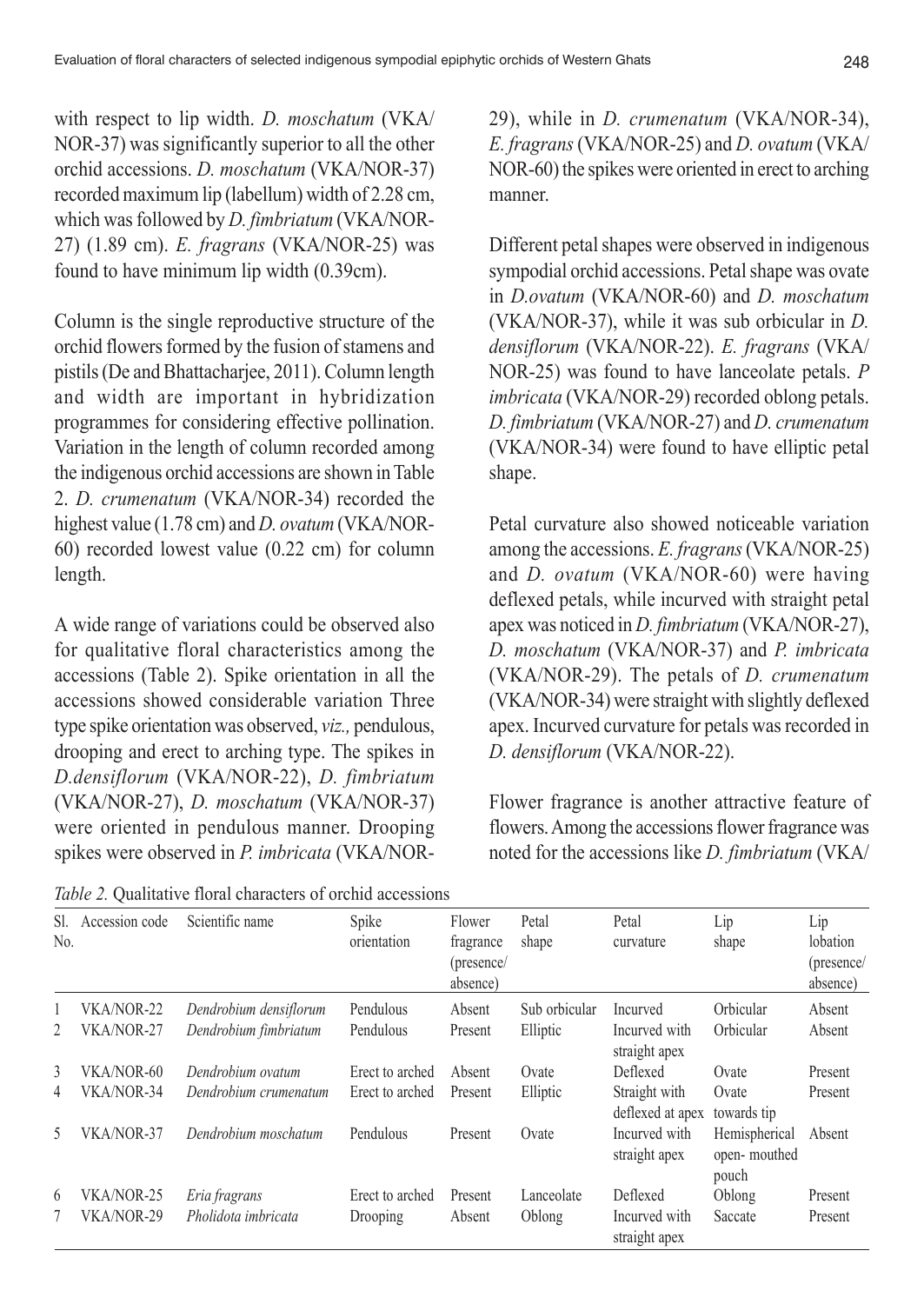NOR-27)*, D. crumenatum* (VKA/NOR-34), *D. moschatum* (VKA/NOR-37) and *E. fragrans* (VKA/ NOR-25). Among them *D. crumenatum* (VKA/ NOR-34) was strongly fragrant compared to all other accessions. Frowine (2005) listed out many orchid species having strong fragrance such as *Acampepapillosa*, *Aeridesfalcata*, *Cattleya loddigesii*, *Coelogynepandurata*, *Dendrobium aureum, etc*. Meesawat and Kanchanapoom (2007) also reported strongly fragrant flowers in *D.crumenatum* while studying its flowering behaviour.

A wide diversity was existed in qualitative characters of lip. Orbicular, ovate, oblong, obovate were the lip shapes observed among the accessions (Table2). Unique type of lip shape was exhibited by *D. moschatum* (VKA/NOR-37) and *P. imbricata* (VKA/NOR-29). It was hemispherical, open mouthed pouch in *D. moschatum* (VKA/NOR-37) and sac like in *P. imbricata* (VKA/NOR-29). Chen and Wood (2009) also stated sac like (saccate) lip conditionin *P. imbricata* (VKA/NOR-29) while explaining floral characters of twelve *Pholidota* species. In *D. moschatum* (VKA/NOR-37) the hemispherical, open mouthed pouch shaped lip condition was observed by Gogoi and Borah (2010) while explaining the characteristics of orchid species collected from Joypur Reserve Forest, Dibrugarh (Assam). Peculiar shape of floral parts especially lip is more important in commercial point of view.

Presence of lobes on lip is also another feature observed on lip which contribute to the attractiveness of the floret. The lip can be with or without lobes. It was observed that all the accessions except *D. densiflorum* (VKA/NOR-22), *D. fimbriatum* (VKA/NOR-27) and *D. moschatum* (VKA/NOR-37) were having lobed lips.

The colour of floral parts is one of the attractive features of the orchid flowers. Flower colour and colour pattern are one of the important plant characteristics used for development of varieties (Bhattacharjee and Das, 2008). Among the accessions, majority possess white colouration for the floral parts *viz*., petal, and lip. Moniruzzaman and Ara (2012) evaluated native *D.*orchids and reported wide range of colours of flower and, they were categorized into white, yellow, red, blue, green and intermediate colours. The variation in flower colour was also studied by Chhetri et al. (2013) in seven species of *Vanda* W. Jonesex R. Brown with the help of RHS colour chart.

The colour of floral parts such as petal colour and lip colour, showed considerable variation among the accessions. The predominant colour groups observed were yellow, orange and white.The variation in petal colour of the accessions observed are shown in Table 3. Colours observed for petals were RHS-13C (Yellow group 13, brilliant yellow C) in *D. densiflorum* (VKA/NOR-22), RHS-21C (Yellow orange group 21, brilliant yellow C) in *D. fimbriatum* (VKA/NOR-27), RHS-24D (Orange group 24, orange yellow D) *D. moschatum* (VKA/ NOR-37), RHS-NN 155D (White group 155, white D) in *D. crumenatum* (VKA/NOR-34), RHS-158B (Yellow white group 158, pale yellow B) in *P. imbricata* (VKA/NOR-29) RHS-155C (White group 155, greenish white C) in *E. fragrans* (VKA/ NOR-25) and *D. ovatum* (VKA/NOR-60).

Different lip colour observed were RHS-N 25C (Orange group N25, strong orange C) in *D. densiflorum* (VKA/NOR-22) and RHS-23A (Yellow orange group 23, vivid orange yellow A) in *D. fimbriatum* (VKA/NOR-27). *D. moschatum* (VKA/ NOR-37) was found to have RHS-N 25C (Orange group N25, strong orange C) on the inner side and RHS-22B (Yellow orange group 22, light orange yellow B) towards tip. RHS- NN155D (White group 155, white D) was observed in *D. crumenatum* (VKA/NOR- 34); and RHS-NN 155A (White group 155, yellowish white A) was observed in *P. imbricata* (VKA/NOR-29). RHS-155C (White group 155, greenish white C) was recorded in *E. fragrans* (VKA/NOR-25), and *D.ovatum* (VKA/ NOR-60) recorded two colours *viz*., RHS-N144C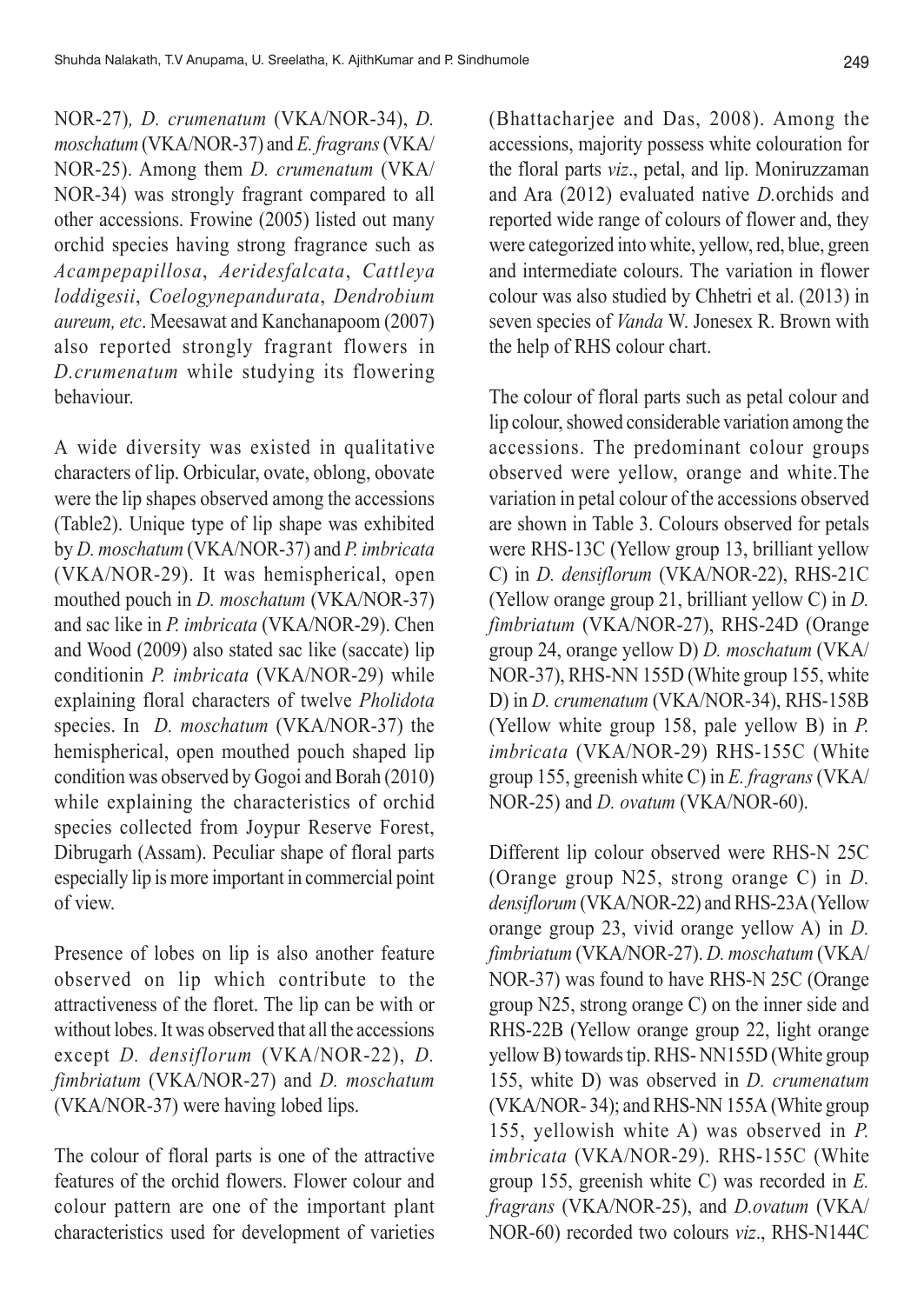|                | Sl. Accession code Scientific name |                        | Petal colour                     | Lip colour                            |  |  |
|----------------|------------------------------------|------------------------|----------------------------------|---------------------------------------|--|--|
| No.            |                                    |                        |                                  |                                       |  |  |
|                | VKA/NOR-22                         | Dendrobium densiflorum | RHS-13C (Yellow group 13,        | RHS-N 25C (Orange group N25,          |  |  |
|                |                                    |                        | brilliant yellow C)              | strong orange $C$ )                   |  |  |
| $\mathfrak{D}$ | VKA/NOR-27                         | Dendrobium fimbriatum  | RHS-21C (Yellow orange group 21, | RHS-23A (Yellow orange group 23,      |  |  |
|                |                                    |                        | brilliant yellow C)              | vivid orange yellow A)                |  |  |
| $\mathcal{E}$  | VKA/NOR-60                         | Dendrobium ovatum      | RHS-155C (White group 155,       | Inner side : RHS-N144C (Yellow green  |  |  |
|                |                                    |                        | greenish white $C$ )             | group N144, strong yellow green       |  |  |
|                |                                    |                        |                                  | C) Towards tip: RHS-155C (White group |  |  |
|                |                                    |                        |                                  | 155, greenish white C)                |  |  |
| $\overline{4}$ | VKA/NOR-34                         | Dendrobium crumenatum  | RHS-NN 155D (White group 155,    | RHS-NN 155D (White group 155,         |  |  |
|                |                                    |                        | white $D$ )                      | white $D$ )                           |  |  |
| 5              | VKA/NOR-37                         | Dendrobium moschatum   | RHS-24D (Orange group 24,        | Inner side: RHS-N 25C (Orange group   |  |  |
|                |                                    |                        | orange yellow D)                 | N25, strong orange C) Towards tip:    |  |  |
|                |                                    |                        |                                  | RHS-22B (Yellow orange group 22,      |  |  |
|                |                                    |                        |                                  | light orange yellow B)                |  |  |
| 6              | VKA/NOR-25                         | Eria fragrans          | RHS-155C (White group 155,       | RHS-155C (White group 155, greenish   |  |  |
|                |                                    |                        | greenish white $C$ )             | white $C$ )                           |  |  |
| 7              | VKA/NOR-29                         | Pholidota imbricata    | RHS-158B (Yellow white group     | RHS-NN 155A (White group 155,         |  |  |
|                |                                    |                        | 158, pale yellow B)              | yellowish white A)                    |  |  |

*Table 3.* Qualitative floral characters of orchid accessions -contd.

(Yellow green group N144, strong yellow green C) towards inner side and RHS-155C (White group 155, greenish white C) towards tip of the lip (Table3). Double colouration on lip was observed in *D.ovatum*, *D .moschatum*, *D. fimbriatum* and *D. crumenatum*.

The present study on evaluation of floral characters of selected indigenous sympodialepiphytic orchid flora revealed high degree of variability. The variability was observed for both quantitative as well as qualitative floral characters. *D. ovatum* recorded maximum number of spikes, while *P. imbricata* recorded maximum spike length as well as number of floret sper spike. *D. moschatum* had the largest flower among the accessions. *D. crumenatum* was superior with respect to lip length and column length. Flower fragrance was noted in all the accessions except *D. densiflorum, D. ovatum* and *P. imbricata*. Variability also existed with respect to qualitative characters such as spike orientation, petal shape, petal curvature, lip shape, and colouration of the floral parts. Evaluation of the floral features will be helpful for identifying accessions with commercial value as well as for conservation of rare and endemic orchid flora.

#### **Acknowledgment**

The authors are thankful to Kerala Agricultural University, Thrissur, India for providing necessary research facilities for the conduct of this study.

#### **References**

- Abbas, A. 2016. Characterisation and conservation of promising genotypes of orchids from Central Western Ghats. M.Sc (Ag) thesis, Kerala Agricultural University, Thrissur, 171p.
- Abraham, A. and Valsala, P. 1981. Introduction to orchids with illustrations and descriptions of 150 South Indian orchids. Tropical Botanic Garden and Research Institute, Trivandrum, 533p.
- Ames, O. and Correll, D. S. 1985. Orchids of Guatemala and Belize*.* Dover Publications Inc., New York, USA, 800p.
- Barman, D., Basak, J., Rai, B., Devadas, R., Nagarase,V., and Medhi, R. P. 2007. Performance of *Cymbidium* hybrids in mid hill situation of Sikkim. J. Ornam. Hortic., 10 (1):30-33.
- Bhattacharjee, S. K. and Das, S. P. 2008. Orchids: Botany, Breeding, Cultivation, Uses and Post-Harvest Management. Aavishkar Publishers, Jaipur, Rajasthan, India, 396p.
- Biswas, S. S. and Singh, D.R. 2019. A Manual on Orchid Education [e-book]. ICAR-National Research Centre